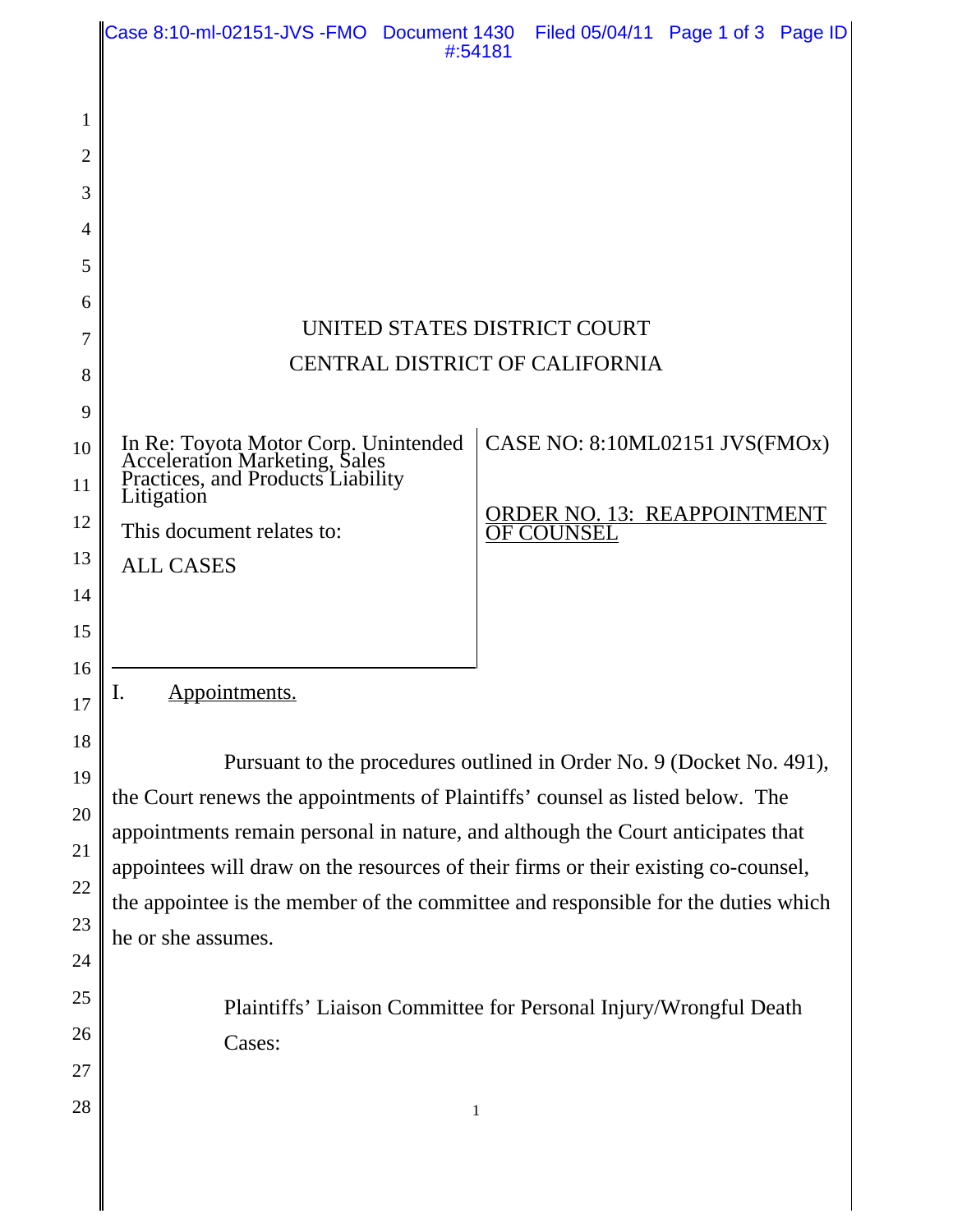| 1  |                                                                        |
|----|------------------------------------------------------------------------|
| 2  | Co-Lead Counsel: Elizabeth J. Cabraser, Mark P. Robinson, Jr.          |
| 3  |                                                                        |
| 4  | Members: Lewis S. Eidson, W. Mark Lanier, Richard D.                   |
| 5  | McCune, W. Daniel "Dee" Miles, Hunter J. Shkolnik, Donald              |
| 6  | H. Slavik                                                              |
| 7  |                                                                        |
| 8  | <b>Plaintiffs' Lead Counsel Committee for Economic Loss Class</b>      |
| 9  | Actions:                                                               |
| 10 |                                                                        |
| 11 | <i>Co-Lead Counsel:</i> Steven W. Berman (consumer), Frank M.          |
| 12 | Pitre (non-consumer), Marc M. Seltzer (consumer)                       |
| 13 | Members: Richard J. Arsenault (non-consumer), Benjamin L.              |
| 14 | Bailey (consumer), Jayne Conroy (consumer), Michael Louis              |
| 15 | Kelly (consumer), Jerome L. Ringler (non-consumer)                     |
| 16 |                                                                        |
| 17 | Plaintiffs' Liaison Counsel to State and Other Types of Federal Cases: |
| 18 | Wylie A. Aitken, Dawn M. Barrios, Gretchen M. Nelson                   |
| 19 |                                                                        |
| 20 | Plaintiffs' Lead Counsel for the Foreign Economic Loss Class Action:   |
| 21 | Monica R. Kelley                                                       |
| 22 |                                                                        |
| 23 | Specialized Appointment: Monica R. Kelly, consultant to the Liaison    |
| 24 | Committee for Personal Injury/Wrongful Death Cases and the Lead        |
| 25 | Counsel Committee for Economic Loss Class Actions on foreign law       |
| 26 | issues, including motions practice involving foreign law issues.       |
| 27 |                                                                        |
| 28 | $\sqrt{2}$                                                             |